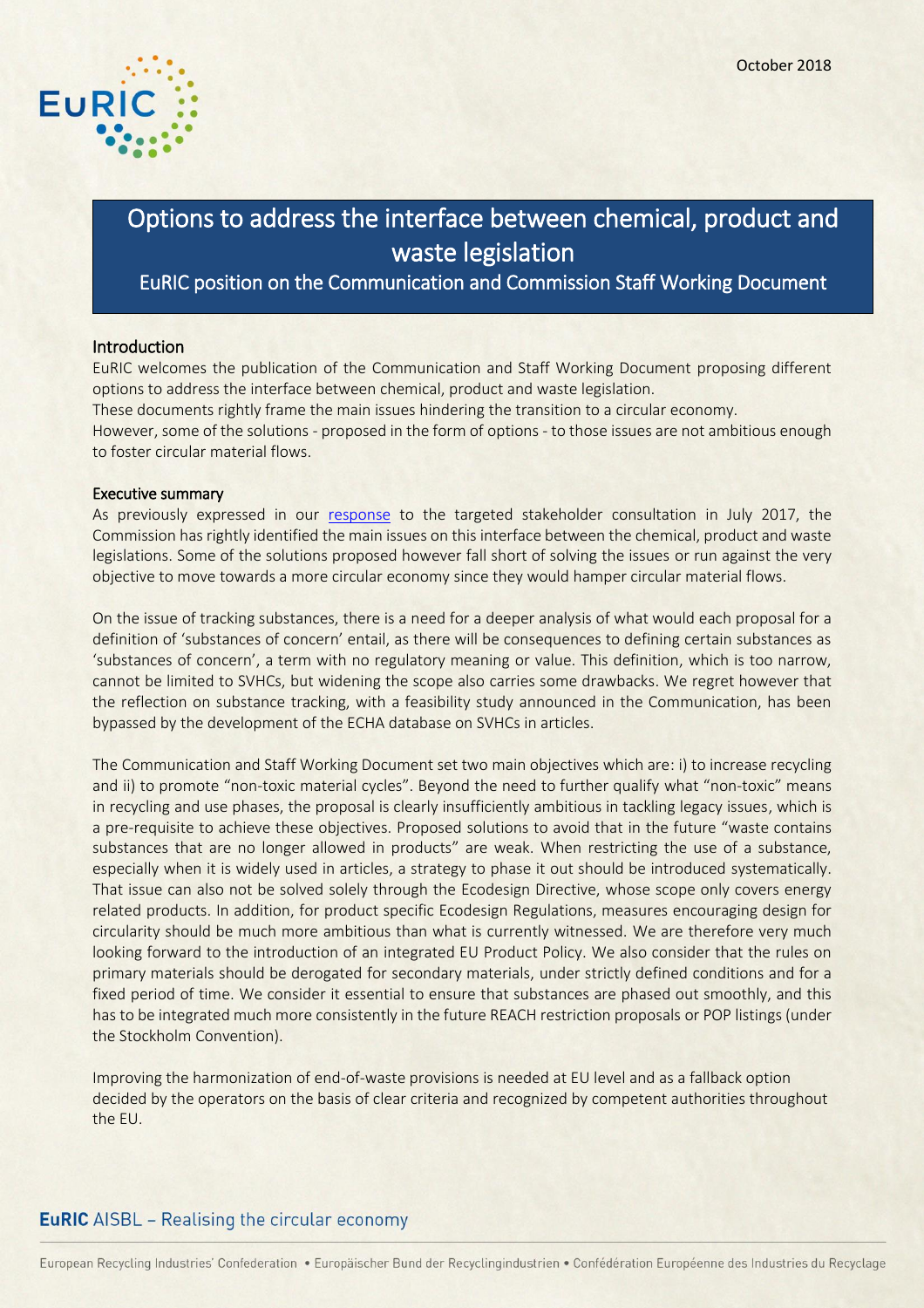

Concerning the classification of waste, the alignment between rules applicable to waste and rules applicable to chemicals is important but should not be the only priority. The absolute priority should be to reduce and ultimately annul the different interpretations of waste classification rules throughout the EU, leading to different classifications of the same waste stream between Member States (MS), and sometimes within a MS. Different waste classification have far-reaching impacts including for example on applicable waste shipment procedures.

Overall, certainty, workable rules to operate efficiently in an industrial manner and leveling the playing field are equally important as streamlining the interface between waste and chemical legislations.

Even though, conceptually, it makes sense to align the rules for waste and products in a circular economy, it is not necessarily needed. Even in a circular economy, materials go through a waste phase, where they are processed according to clear operational rules in facilities permitted to treat them. There can be an efficient protection of the human health and environment across the EU without a full alignment of the rules to classify waste and chemicals.

Bioavailability and bio-accessibility need to be taken into account when classifying waste. Waste is usually a complex blend, and chemical analysis is not suited to fully characterize its properties. Our view is that tests, notably on the ecotoxicity, give a more accurate evaluation of the risks.

| <b>Challenge 1</b><br>Defining substances of concern                                                  | Option 1B                             | The preferred option is 1B, but a larger reflection needs<br>to be carried out.                                                                                                                                                              |
|-------------------------------------------------------------------------------------------------------|---------------------------------------|----------------------------------------------------------------------------------------------------------------------------------------------------------------------------------------------------------------------------------------------|
| <b>Challenge 2</b><br>Tracking substances of concern                                                  | Option 2B                             | Only sector specific tracking solutions can be useful to<br>recyclers. Tracking all substances is unrealistic, and<br>voluntary tracking will not help.                                                                                      |
| <b>Challenge 3</b><br>Level playing field between 1 <sup>ary</sup> and<br>2 <sup>ndary</sup> material | Option 3B                             | The rules for primary materials should be derogated for<br>secondary materials, under strict conditions, and on the<br>basis of a sound cost-benefit analysis.                                                                               |
| <b>Challenge 4</b><br>Level playing field between EU-<br>produced and imported articles.              | Options 4A<br>& 4B                    | Promoting the use of restrictions, especially to level the<br>playing field between EU produced and imported<br>articles, is crucial, and so it is the enforcement of the<br>chemicals and products legislation at EU borders.               |
| <b>Challenge 5</b><br>Design for circularity                                                          | Options 5A<br>& 5B & 5C<br>& 5D       | All four options are complementary and should be<br>pursued, even though these fall short of meeting the<br>challenge posed by legacy substances. We welcome the<br>larger reflection brought by the EU Product Policy<br>Framework Roadmap. |
| <b>Challenge 6</b><br>Improving certainty in implementation<br>of end-of-waste provisions             | Options<br>6Ai&6Aiii -<br>Option 6Bii | EU wide harmonisation is preferable (Options 6Ai&6Aiii)<br>and should be favored. If no EU-wide criteria exist, the<br>operator should make the assessment (Option 6Bii).                                                                    |
| <b>Challenge 7</b><br>Approximating the rules for<br>classification of chemicals and waste            | Option 7B                             | Waste classification rules should not be fully aligned with<br>the rules of the CLP. The rules of the CLP are tailored to<br>products, and waste has very different characteristics.                                                         |
| <b>Challenge 8</b><br>Classifying waste taking into account<br>the form in which it is generated      | Option 8A                             | Waste should be classified taking into account the<br>bioavailability of substances it contains. If only the<br>concentrations are taken into account, the risk to<br>human health and the environment is overestimated.                     |

Concerning the challenges laid out in the Staff Working Document, we would favor the following proposed options: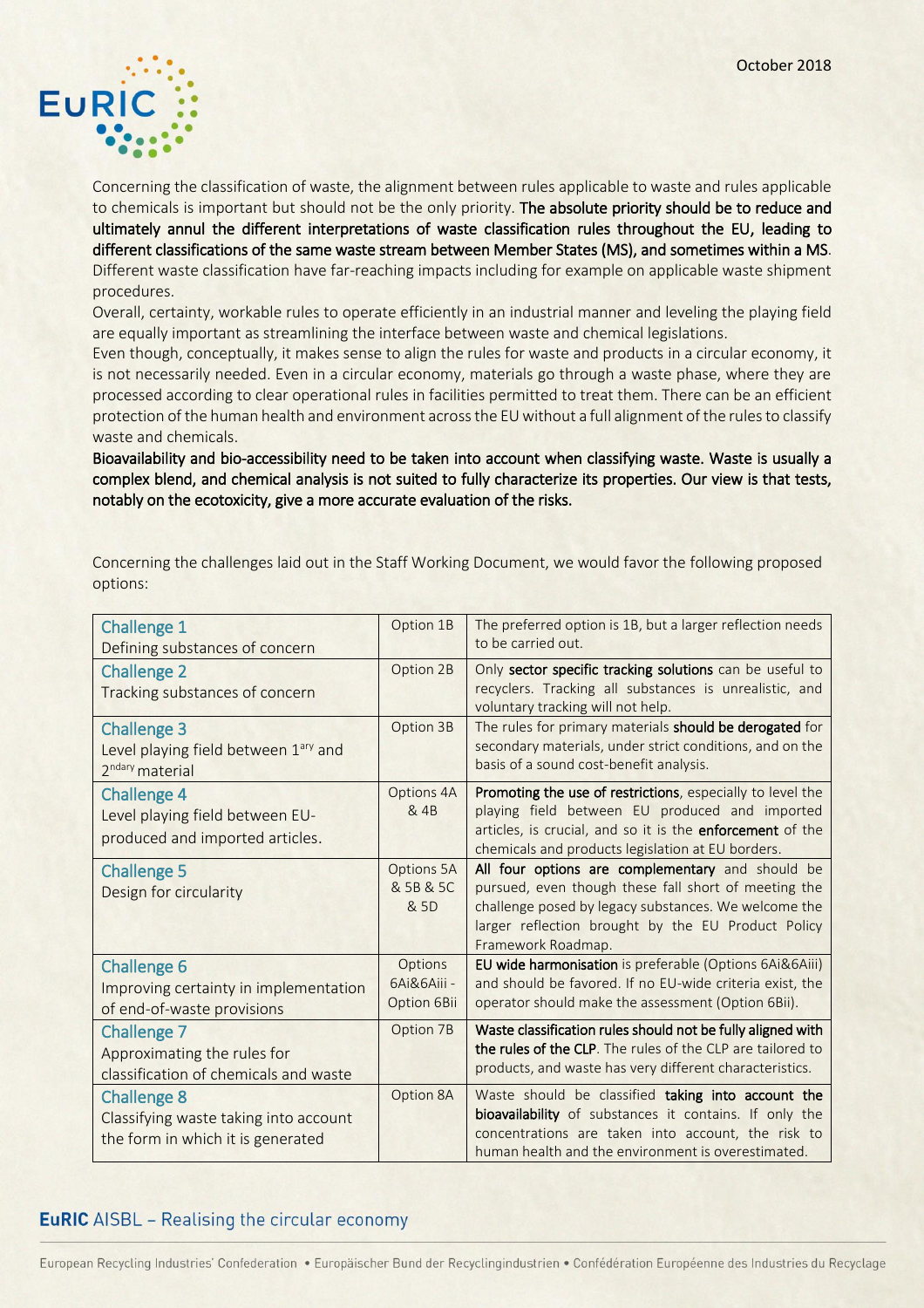

# Issue 1: Information on presence of substances of concern is not readily available to those who handle waste and prepare it for recovery

#### Questions:

o *What would be the added value of introducing a compulsory information system in the Union that informs waste management and recovery operators of the presence of substances of concern?*

o *How should we manage goods imported to the Union?*

The fact that recyclers currently do not get information on the substances of concern contained in the waste they treat is indeed a problem. However, we must be very careful to implement the right solutions, because some could be very burdensome for producers and will not bring any added value for recyclers. A key priority in this respect is to ensure that any compulsory information system is designed in a way which is practical both for stakeholders in charge of providing information (manufacturers) and for end users (recyclers). Hence the way information is provided very much depends of its objectives and end use. The feasibility study on the "use of different information systems, innovative tracing technologies and strategies which could enable relevant information to flow along article supply chains and reach recyclers" announced in the Communication is a positive step and it should have been carried out before the introduction of a mandatory requirement for ECHA to set up a database on Candidate List substances in articles.

Recyclers (end users) treat tons of waste per day. Any information system needs to provide practical information in a format which can be used by operators in every day treatment operations. This information should also be used to separate the items containing hazardous substances at the point of disposal.

Harmonized labelling for products or components containing the highest amount of hazardous substances (e.g. batteries) is also a practical and direct way to provide information on the presence of substances of concern. Such simple solutions can be more effective in conveying the information than a complex database, and this should not be forgotten.

Tracking is especially important for substances that should not be perpetuated into waste streams but are very difficult to analyze (e.g. surface agents), and especially if there is no detection technology allowing the separation at industrial scale. The substances that should be tracked in priority are those that do not need to be removed at depollution stage, but for which the concentration should remain under a certain threshold in recovered materials.

#### Challenge 1: Defining substances of concern



**Option 1A:** substances of concern are all substances identified under REACH as substances of very high concern ('candidate list substances') or listed in Annex VI to the CLP Regulation for classification of a chronic effect.



Option 1B: substances of concern are those identified under REACH as substances of very high concern, substances prohibited under the Stockholm Convention (POPs), specific substances restricted in articles listed in Annex XVII to REACH as well as specific substances regulated under specific sectorial/product legislation.

It is difficult to make a choice between these two options not having the full grasp of what concrete consequences the definition of "substances of concern" would entail, as this definition will likely not be used only to set the scope of the substances to be tracked. What would be interesting for recyclers is to be aware of the presence of the substances that have regulated concentrations in products (e.g. SVHCs, restricted substances [Annex XVII of REACH], POPs, substances that would classify the material as hazardous as a product). In this context, it could also be interesting to envisage tracking some of the substances included in the Annex VI of the CLP. We therefore favor the option 1B but call for a deeper reflection on this definition.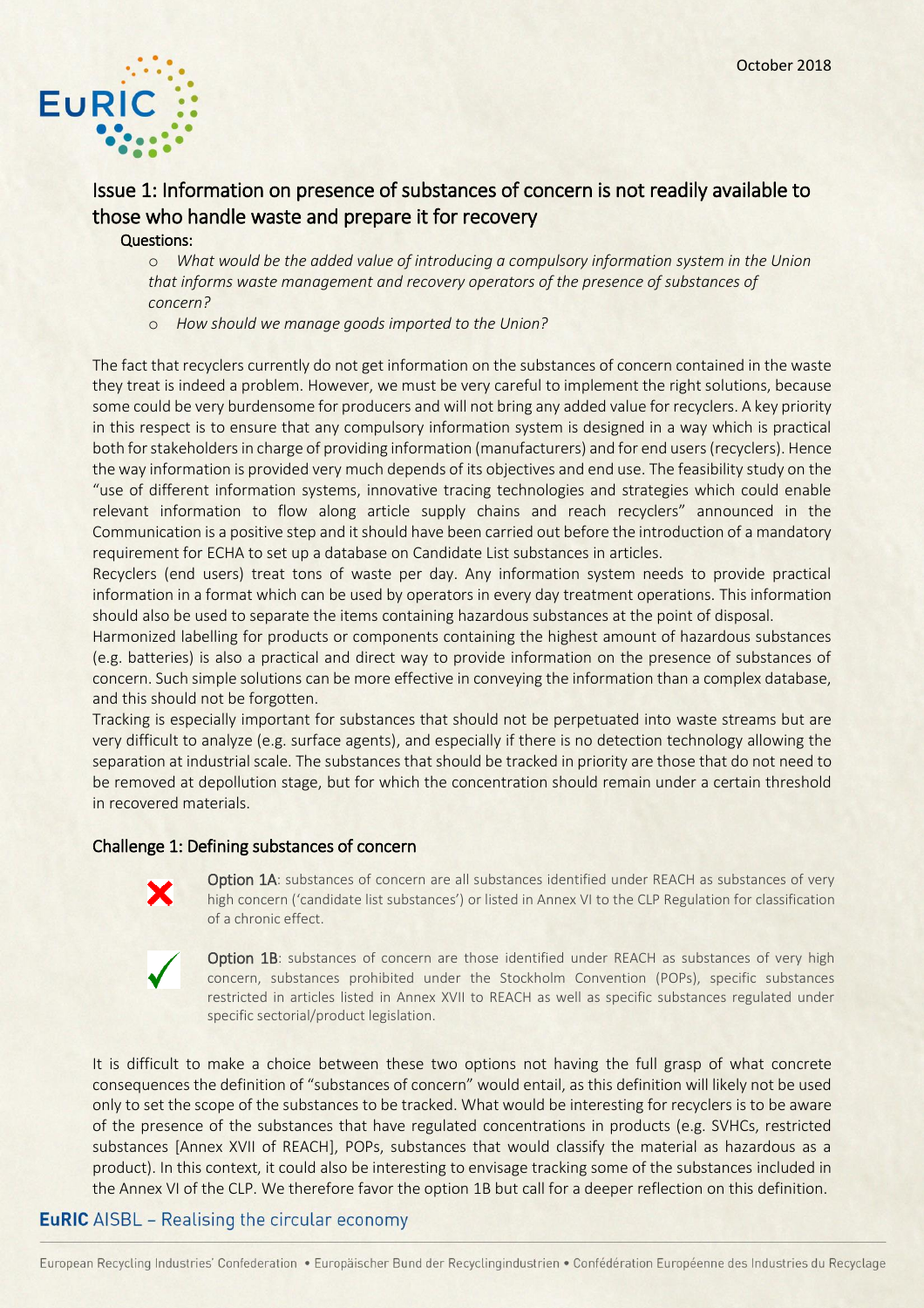

#### Challenge 2: Tracking substances of concern



Option 2A: all substances of concern should be tracked by a set date, for example 2030.

Option 2B: sector-specific tracking solutions: information on relevant substances of concern should be available to recyclers in a form commensurate to what is required.

Option 2C: tracking of substances of concern should remain voluntary.

Option 2D: tracking of substances of concern is not necessary or suitable because information on chemicals is obtained directly by analytical means (incoming waste batches, including imported waste, and outgoing recycled or recovered materials).

Tracking all substances of concern is not realistic and would not bring any added value to recyclers, especially since the list of "substances of concern" is growing every year and technological progress allows to detect ever lower concentration of substances.

What could be useful are the sector-specific tracking solutions envisaged by Option 2B, provided these would be developed in close collaboration with recyclers, so as to ensure that the information is displayed in a format that can – and will - be used in practice. The fact that only "relevant" substances of concern should be tracked is also important, and a prioritization work will also be needed.

Concerning the database on Candidate List substances that ECHA has to set up according to a new requirement from Article 9 of the revised Waste Framework Directive, we refer to ou[r position.](https://www.euric-aisbl.eu/images/PDF/EuRIC-Position_ECHA-Database-18.09.2018.pdf) In a nutshell, while we welcome the initiative, which will allow to centralize the information on substances in articles in just one database and will potentially improve the safety of workers in recycling plants, we have a certain number of reservations:

- The database will not be retroactive and recyclers will not get information on articles containing the substance and put on the market before the substance was included on the Candidate List.
- No information on the concentration of the substances will be available in the database.
- Information on substances could be detailed at the level of the components of complex articles, which is likely to become overwhelming.
- The database will be designed to inform both the consumers and waste treatment operators, but the ultimate use of the information for these two categories is fundamentally different.

## Issue 2: Waste may contain substances that are no longer allowed in new products Questions:

- o *How do we reconcile the idea that waste is a resource that we should recycle and, at the same time, ensure that waste that contains substances of concern is only recovered into materials which can be safely used?*
- o *Should we allow recycled materials to contain chemicals that are no longer allowed in primary materials? If so, under what conditions?*

The fact that 'waste may contain substances that are no longer allowed in new products' is the biggest issue hindering the transition towards a circular economy. In clearer words, legacy issues are one of the problems - if not the biggest one –to be tackled in the context of this initiative.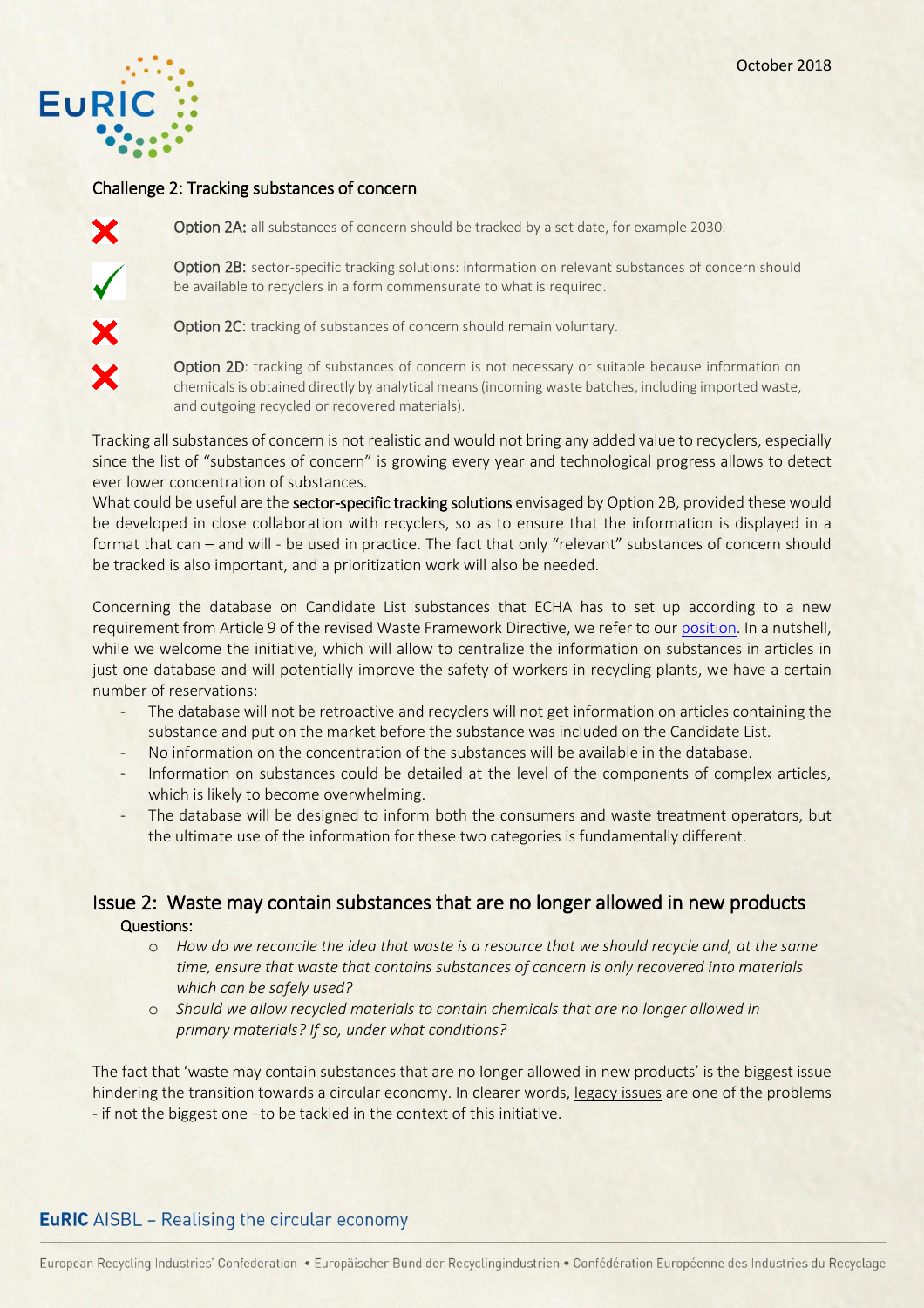

Recyclers are fully aware of the reputational damages that could arise should a major concern for human health or the environment be linked with recycled materials. Our position on the matter of legacy issues is very clear:

- 1. Ambitious measures are urgently needed to avoid legacy issues in the future: lessons need to be drawn from the mistakes that have been made in the past (how fast and efficiently have substances been finally phased out? What else could have been done?).
- 2. Phasing out substances of concern while preserving a sound recycling industry within the EU and ensuring an optimal level of protection of the human health and the environment is possible. The rules for secondary materials should be, for a definite timeframe and within strict conditions, different from the rules for primary materials. It can be ensured that recycled materials containing chemicals no longer allowed in primary materials are only used in safe applications. Sensitive applications (food contact materials, toys, medical devices) are strictly regulated with specific sectorial legislation, and the use of recycled materials for these applications is subject to strict, specific rules. For instance, for recycled plastics used in contact with food, the recycling process must be assessed for safety by the EFSA and authorized by the European Commission.

However, there are other, less sensitive applications, for which the presence of legacy substances in the material do not pose a risk for the human health or the environment.

The conditions under which it is acceptable to allow a higher concentration of regulated chemicals in recycled materials than in primary materials should be the following:

- Said recycled material is used in specific applications where the substance it contains does not pose a risk for the human health or the environment (limited/absence of exposure). The absence of risk should be assessed by scientific committees, such as the Committee for Risk Assessment of ECHA.
- Traceability is ensured, and the articles/products in which this recycled material is included are properly disposed of at end-of-life.
- It is unrealistic to expect a transition to a Circular Economy and a simultaneous elimination of all the legacy substances that have been widely used in products for decades. Recycling is a key element in this transition, but large investments are needed and these cannot happen in the current context, where new rules can suddenly disrupt the entire value chain. This is the case with the proposal to set an "unintentional trace contaminant" concentration limit of 10ppm for the brominated flame retardant decaBDE in plastics, within the Annex I of the EU POP Regulation (EC/850/2004). As explained in our [position paper,](https://www.euric-aisbl.eu/images/Press_releases/JointPositionPaper_RecastOfPOPRegulation_DecaBDE_Sept.2018.pdf) this limit automatically excludes recycled plastics. Eliminating POPs from material streams is obviously an important goal to achieve, but for the sake of coherence and consistency, it cannot be achieved at the expense of the goal to achieve a Circular Economy for plastics.
- 3. Circular Economy must not remain a concept, but its principles have to be embedded in product design in order to tackle legacy issues at source. We understand the need for exemptions for manufacturers when some substances are restricted, in order to be able to find suitable alternatives and adapt to the new rules. However, every time an exemption is granted for a substance, the time needed to phase out this substance is increased.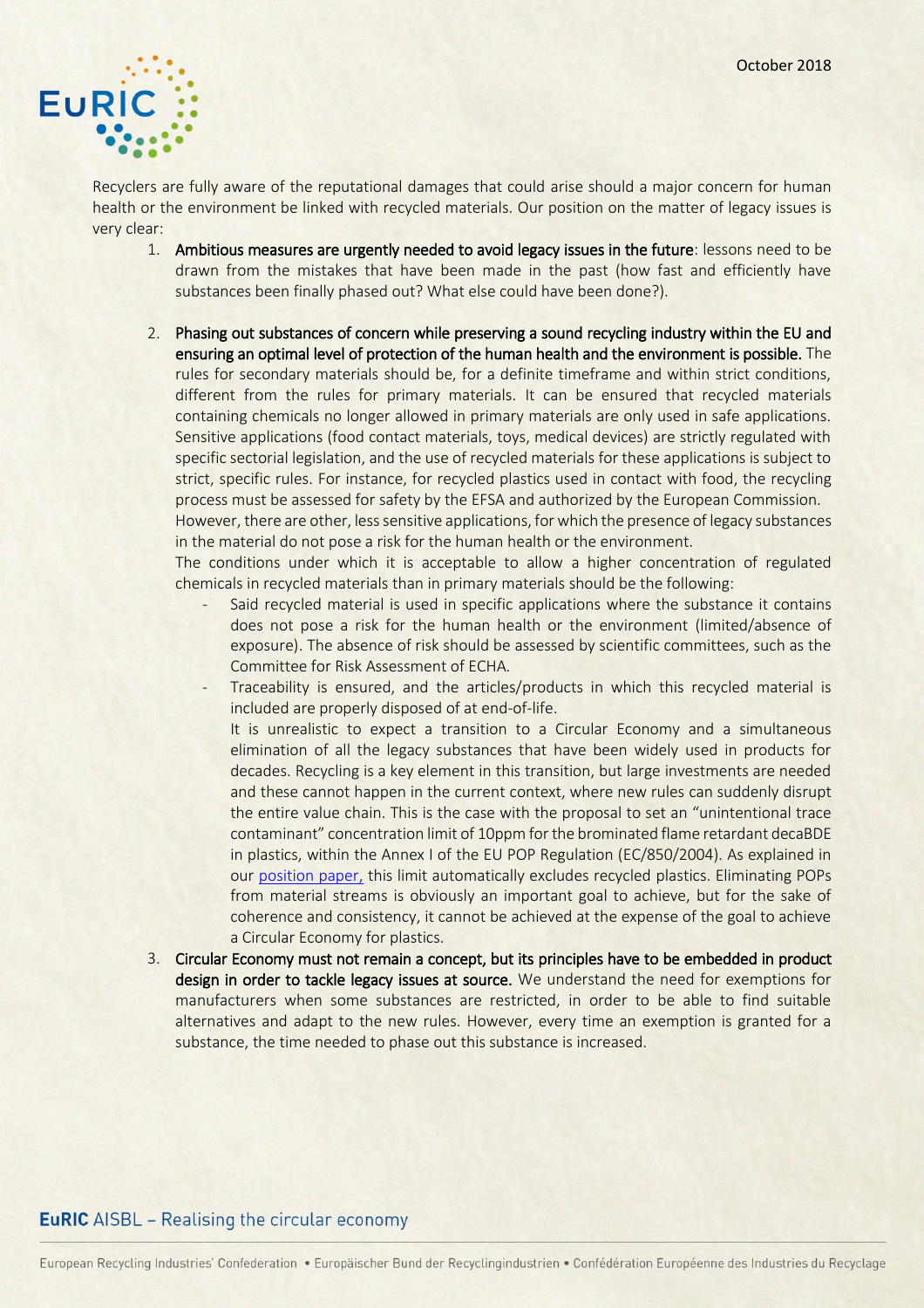

#### Challenge 3: Level playing field between secondary and primary material

Option 3A: all primary and secondary raw materials should be subject to the same rules. For example, under REACH, restrictions and authorisation conditions imposed on primary substances should apply equally to recovered materials. Materials not meeting such requirements cannot be recycled and can only be destined to energy recovery, final disposal or to destructive chemical recycling (feedstock recycling).



Option 3B: rules on primary materials could be derogated from for secondary materials, subject to conditions and to review within a defined time period. Such decisions should be substance-specific and based on overall costs and benefits to society according to an agreed methodology. The methodology includes considerations of risk, socioeconomic factors and overall environmental outcome based on life cycle thinking. Such analysis could lead to derogations resulting in closed-loop or controlled loop uses or other specific use restrictions. This is also applicable to products containing legacy substances where, in some cases, a careful analysis will have to be made, for example, on the trade-off between allowing reparability with spare parts containing substances of concern versus early decommissioning or obsolescence of equipment.

As stated before, we are strongly in favor of having rules for secondary materials that are different from those for primary materials, under strict, clearly defined conditions. We believe that there can be specific applications for secondary materials containing higher amounts of substances of concern than primary materials posing no risk to the environment or human health. The example of the REACH restriction proposal for lead stabilisers in PVC articles<sup>1</sup> shows that it is possible to define specific, safe applications for which a higher concentration limit can be allowed in order to safeguard a recycling system.

These derogations are needed for a certain period after regulatory measures are taken for primary materials, because the substances are not intentionally added in recycled materials, and because developing technologies allowing to detect and separate the contaminated material at industrial scale takes time and investments which have to be economically viable and industrially feasible.

In this context, we welcome the ongoing development of a decision-making methodology to support decisions on the recyclability of waste containing substances of concern. We hope that this methodology will increase predictability for recyclers and that finally this issue will be addressed in a consistent way in all pieces of legislation, as it is the case for the preparation of restrictions under REACH. The guidelines to ensure that the legacy issues are taken into account as early as possible when choosing risk management measures are also a good development. In general, the communication towards recyclers, especially concerning risk management measures for chemicals, should be improved.

## Challenge 4: Level playing field between EU-produced and imported articles



Option 4A: promoting the timely use of restrictions. Ensure the timely use of restrictions in REACH and other product legislation so that EU produced and imported products are subject to the same rules. In the case of REACH, restrictions are the only means to address the favourable treatment that imported articles (incorporation of substances of very high concern in imported articles is not subject to authorisation) have vis-à-vis EU produced articles (subject to authorisation).

Option 4B: promoting enforcement of chemicals and product legislation at EU borders.

Both options need to be implemented. Without proper enforcement at EU borders, especially for REACH restrictions, the issue of legacy substances will never be solved. Additionally, it is urgent to tackle the issue of imported articles containing substances listed in Annex XIV of REACH. For each substance added on the authorisation list, a restriction addressing the main uses of the substance in articles should enter into force at the sunset date.

 $\frac{1}{1}$ 1 See RAC and SEAC opinio[n https://echa.europa.eu/documents/10162/86b00b9e-2852-d8d4-5fd7-be1e747ad7fa](https://echa.europa.eu/documents/10162/86b00b9e-2852-d8d4-5fd7-be1e747ad7fa) **EuRIC** AISBL – Realising the circular economy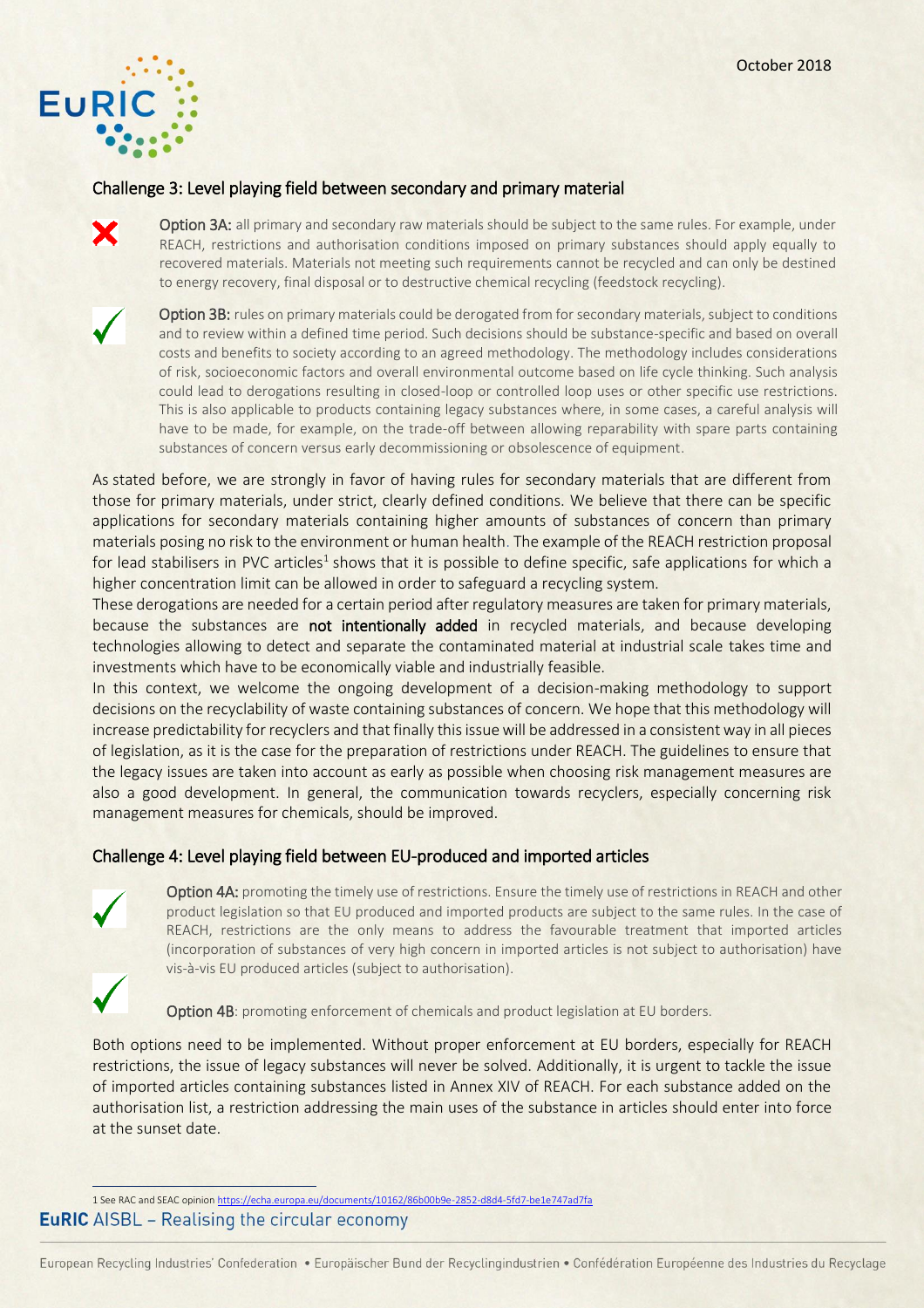

#### Challenge 5: Design for circularity



Option 5A: use of the Ecodesign Directive, or of other dedicated product specific legislation as appropriate (for example, WEEE or ROHS), to introduce requirements for substances of concern with the purpose of enabling recovery.



Option 5B: make use of the extended producer responsibility requirements under the Waste Framework Directive to promote the circular design of products. This could be implemented through the guidelines on the application of fees modulation.



Option 5C: make use of voluntary methods of environmental performance certification (e.g. national or EU Ecolabel of green public procurement) to introduce rules for substances of concern.



Option 5D: promote voluntary approaches such as value chain platforms for exchange of good practice in the substitution of materials in the design phase.

The options that are proposed are far from being up to the task of avoiding perpetuating legacy issues, and much more ambitious measures should be explored.

The scope of the Ecodesign, WEEE and RoHS Directives is limited to electrical and electronic appliances, or energy related products, which is far from covering the full range of articles placed on the market.

Moreover, design requirements can facilitate the mandatory depollution step, by imposing design features helping recyclers to remove the components listed in the Annex VI of the WEEE Directive, or to clearly label the products. But less convincing is the proposal to use the listed regulatory tools (Ecodesign Directive, extended producer responsibility schemes…) to prevent the use of certain substances of concern. What we observe in practice when discussing ecodesign regulations proposals during stakeholder consultation forums is that the level of ambition of the proposals for basic material efficiency requirement is remarkably low, which leaves little hope for this tool to be effective in preventing the use of substances of concern. The right tool to address this issue of substances of concern for electronic equipment is the RoHS Directive, but the amount of exemptions currently granted under that Directive contradicts this objective.

Concerning the eco-modulation of fees that could be introduced by EPR schemes, we do not believe that these could prevent the use of certain substances. However, when a substance of concern is banned and in order to avoid legacy issues, EPR schemes could play an interesting role in closely following the average concentrations of the substances in the waste streams to monitor if the substance is effectively phased out and to set simplified, workable rules for recyclers.

The voluntary approaches, especially the EU Ecolabel, can set up a good example, drive responsible consumption and in general reduce the amount of hazardous substances in material streams. However, at the end-of-life stage, operators deal with all WEEE in the same way, regardless of the ecolabel, the brand or the model.

Ambitious measures are needed, because legacy issues can last for decades, depending on the lifespan of the articles in which the substances of concern are included and on the exemptions that are granted in parallel.

A wider reflection on the interplay between the chemical legislation and the Ecodesign tools is needed, and ambitious measures need to be taken to avoid creating legacy issues in the future and to limit their impacts on recyclers and the Circular Economy as much as possible (i.e. managing the issue so it does not affect recyclers for decades, while defining simplified rules for waste operators). We therefore welcome the reflection recently initiated with the roadmap on an EU Product Policy Framework contributing to the Circular Economy.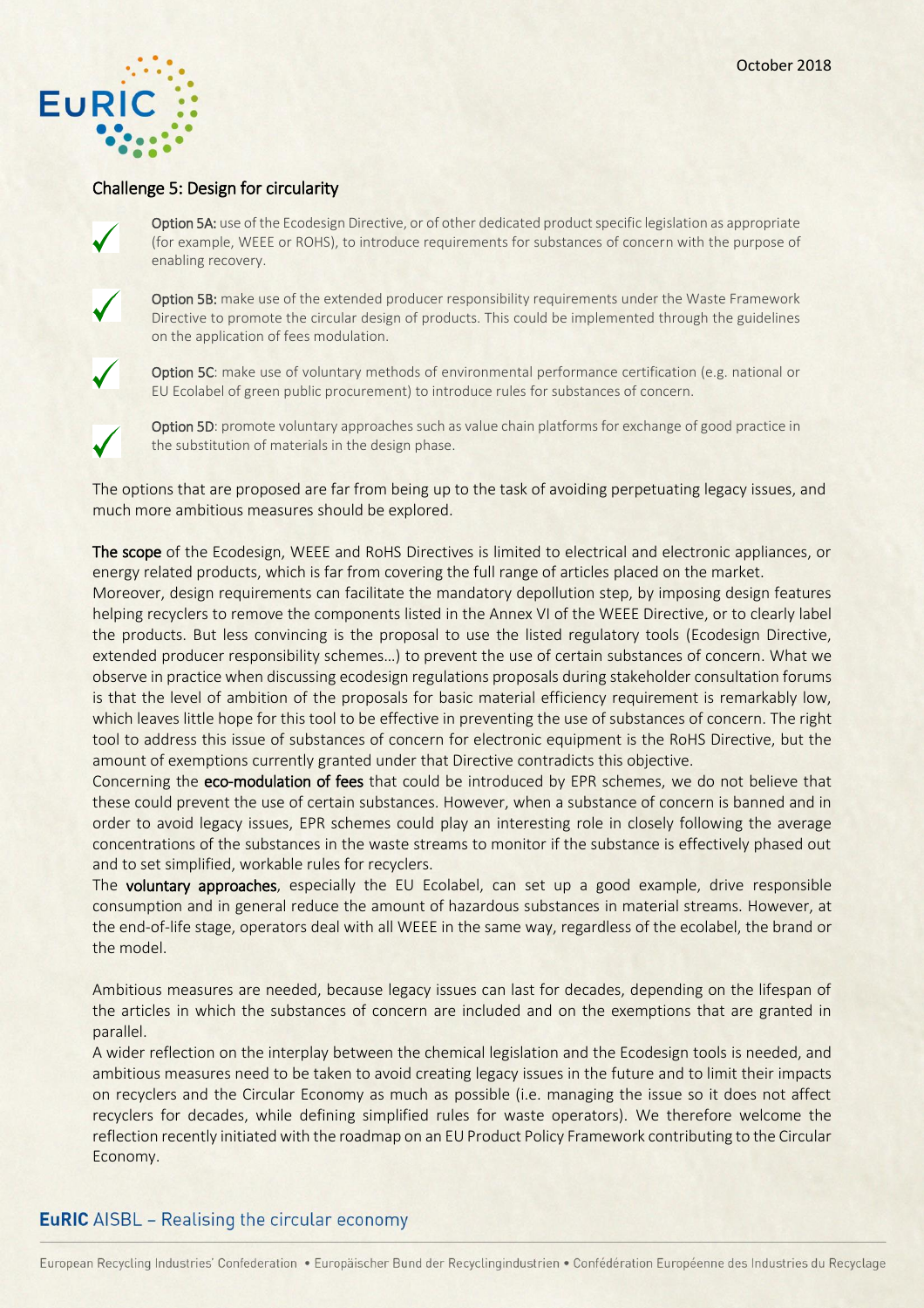

# Issue 3: EU's rules on end-of-waste are not fully harmonised, making it uncertain how waste becomes a new material and product

#### Questions:

*How and for which waste streams should we facilitate more harmonisation of end-of-waste rules?* 

The rules on end-of-waste clearly need to be harmonized at EU level. We welcome the proposal for an online EU repository for national and EU adopted end-of-waste and by product criteria, which is a very positive first step. Removing the registration exemption for recovered substances under REACH is however clearly not a solution.

#### Challenge 6: Improving certainty in the implementation of end-of-waste provisions

Option 6A: take measures at EU level to bring about more harmonization in the interpretation and implementation by Member States of end-of-waste provisions laid down in the Waste Framework Directive. This option could include:

i. radically stepping up work on the development of EU end-of-waste criteria. This would therefore ensure that more waste streams are covered by clear EU-wide rules specifying which conditions need to be met to exit the waste regime and introducing support measures that would enable Member States to check compliance by recyclers with the exemption from REACH registration; or

ii. removing the registration exemption for recovered substances provided in REACH thus requiring that all recovered substances should be registered under REACH and thereby achieving end-of-waste status; or



Option 6B: take measures to ensure more consistency of practices at Member State level. This option could include:

i. End-of-waste status can only be achieved following an ex-ante decision by a Member State competent authority;

ii. A recovery operator can make the assessment of whether end-of-waste status is achieved (in combination with an ex-post checking regime by competent authorities); or



iii. A combination of these approaches, e.g. distinguishing on the basis of the nature of specific waste streams.

The preferred option is 6Ai. EuRIC is clearly in favour of EU wide end-of-waste criteria, which allow a level playing field between operators and greatly facilitate the shipment of waste. Removing the REACH registration exemption for recovered substances is however not a viable solution as it would create additional administrative burden for recyclers and be counterproductive vis-à-vis the current effort to smoothen the interface between the different pieces of legislation.

If no EU-wide end-of-waste criteria exist, the recovery operator should be entitled to make the assessment (Option 6Bii). Recovery operators from different countries should be able to agree between each other, and the burden of proof should be reversed: whoever challenges the compliance of a given waste stream with end-of-waste criteria should prove that the assessment that was made is incorrect.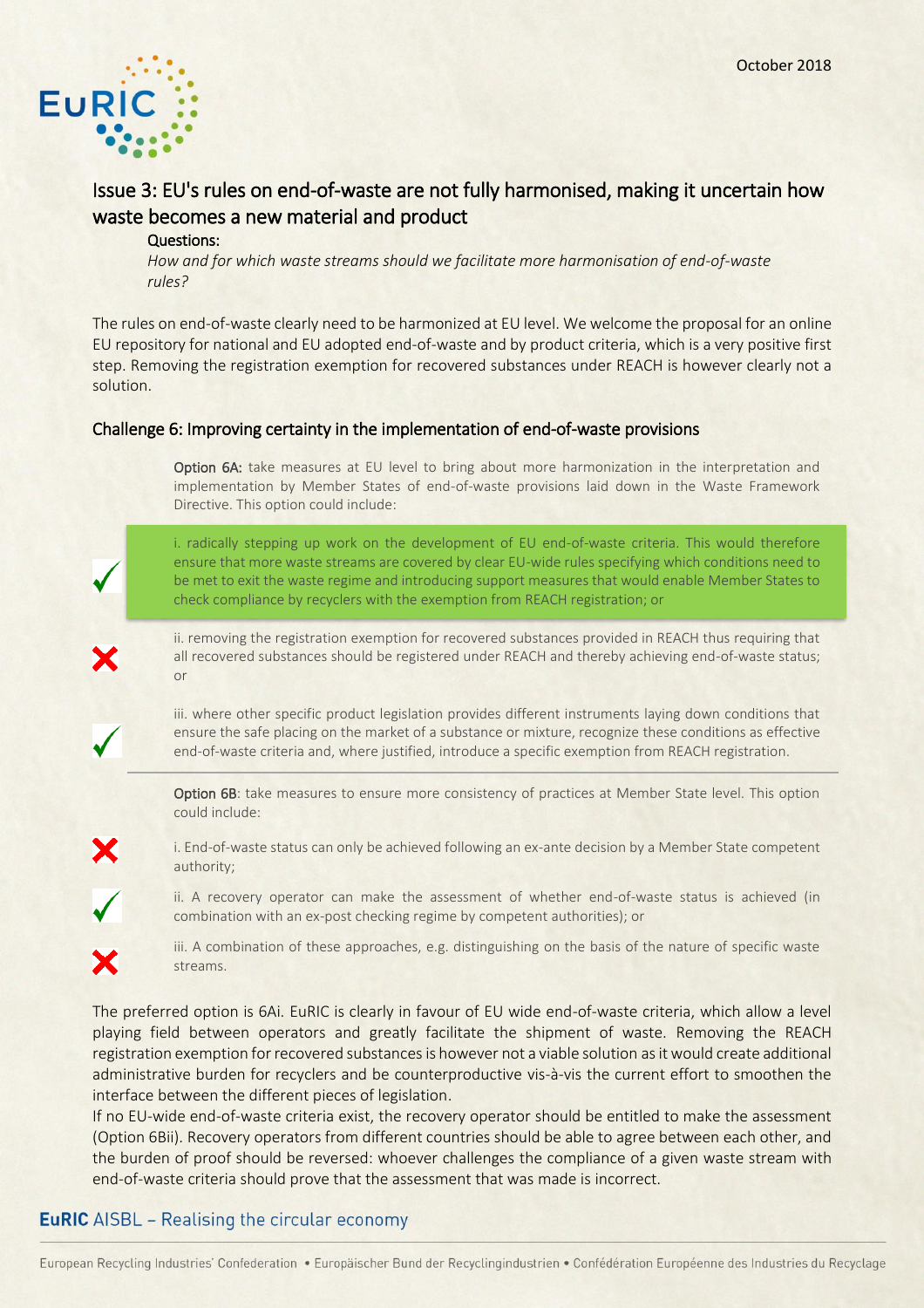

In general, we believe that polymers could benefit from more harmonised end-of-waste rules. REACH rules state that monomers and other components should be registered, not the polymers. This is an issue when incorporating a recycled polymer in a new product, because it is impossible to detect from which monomer and components the polymer was made from in the first place (the same polymer can be made using different monomers and other components). The "sameness" is therefore almost impossible to prove.

# Issue 4: Rules to decide which wastes and chemicals are hazardous are not well aligned and this affects the uptake of secondary raw materials.

#### Questions:

*Should we further align the rules on hazard classification so that waste would be considered hazardous according to the same rules as products?*

The alignment of the rules for hazard classification of waste and products/articles makes sense in a Circular Economy. The full alignment of these rules is however neither needed nor appropriate, for several reasons:

- Even within a Circular Economy, the distinction between a product phase and a waste phase still exists.
- The rules for product classification and waste classification have the same purpose: protecting the environment and the human health. Products are put in direct contact with the general population and can potentially be discarded and/or disseminated in the environment. Waste however is managed by professional operators, who have to comply with strict permitting rules, set (for the facilities falling in its scope) in the Directive 2010/75/EU and the Waste Treatment BREF, which aims at reducing the industrial emissions linked to their activities. Rules for workers' health and safety are set in dedicated regulatory instruments. Moreover, waste is subject to traceability requirements.
- The rules of the CLP legislation are designed to be applied to substances or mixtures. Waste is made up by a mix of discarded articles and the rules that can be applied to mixtures are not workable when it comes to waste, which consists of a blend of solid elements of complex composition (heterogeneous by nature).

We do not believe that the fact that the same material is classified as a non-hazardous waste but bears a hazard classification as a product is necessarily a problem, as long as the obligations arising from the CLP harmonized classification are fulfilled when the material returns to product stage.

#### Challenge 7: Approximating the rules for classification of chemicals and waste



Option 7A: the rules for classifying waste as hazardous or non-hazardous in Annex III of the Waste Framework Directive should be fully aligned with those for the classification of substances and mixtures under CLP. This should enable a smooth transition and placing on the market of secondary raw materials in full knowledge of their intrinsic properties.



Option 7B: hazardousness of waste should be inspired by the classification of substances and mixtures under CLP, but not fully aligned with it. Specific considerations of each waste stream and its management may allow wastes to be considered as non-hazardous even if the recovered material will be hazardous when placed on the market as secondary raw material.

Option 7A is profoundly unworkable. As previously expressed, the rules of the CLP Regulation are designed to classify substances and mixtures. Waste however does not fit into any of these definitions. Depending on